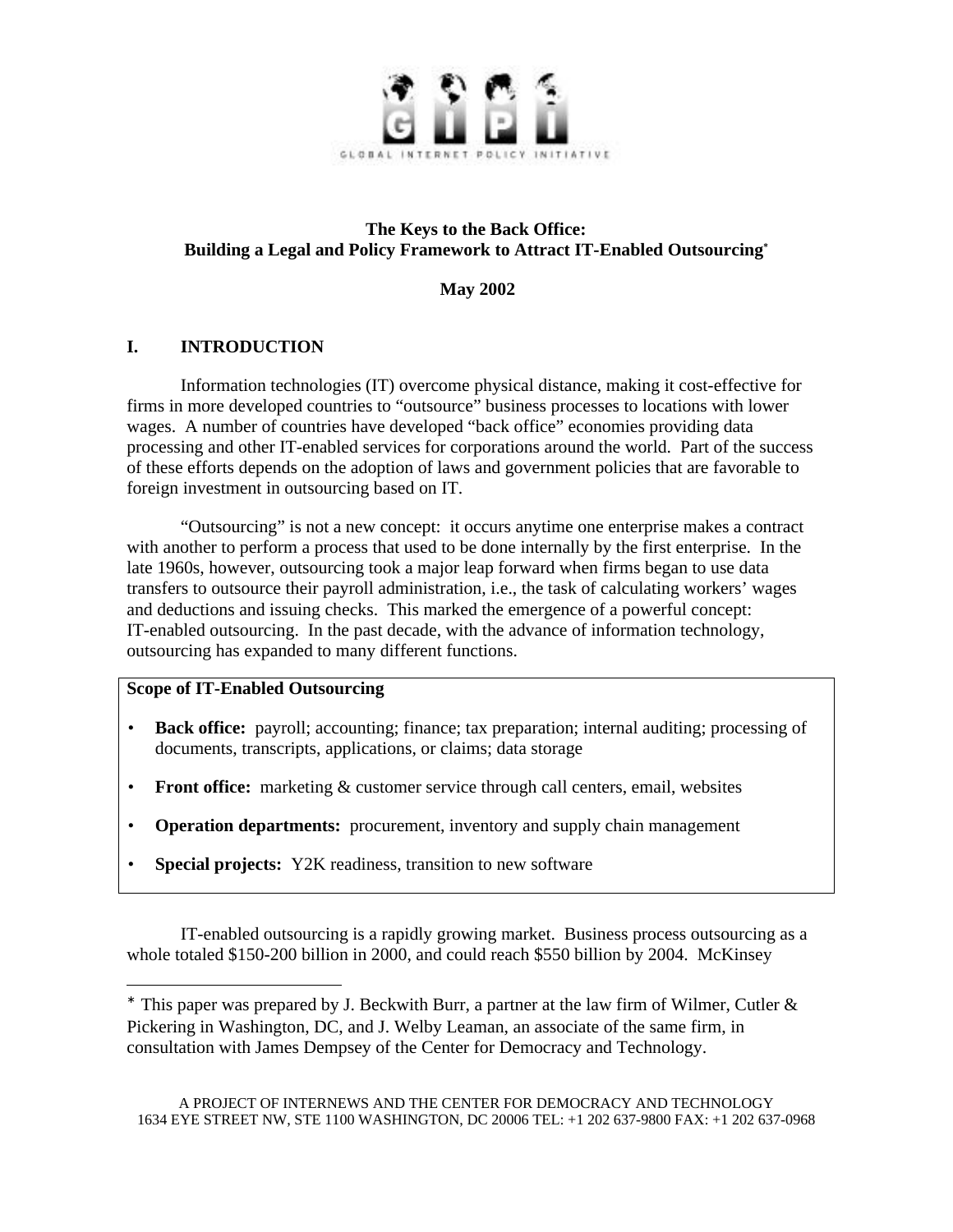estimates that IT-enabled outsourcing, in particular, will reach \$500 billion by 2008. Outsourcing of finance and accounting processes is growing 28% annually, faster than any other segment of the outsourcing market.

Though outsourcing contracts were principally domestic in the beginning, IT-enabled outsourcing quickly became international. New technologies increasingly enable firms to move data across borders quickly and inexpensively. As a result, firms are able to take advantage of other countries' competitive advantages, most importantly lower labor costs. For example, labor costs account for two-thirds of the operational costs of a call center. (A call center is a pool of service representatives who respond to customer telephone calls.) Outsourcing telephone-based customer service to a developing country where wages are low can generate savings of 40-50%.

### **Advantages of International IT-Enabled Outsourcing**

- **Operational costs:** Typical cost breakdown is 70% labor, 15% real estate, 15% technology. Lower labor costs (and sometimes lower real estate costs) offset higher technology and monitoring costs.
- **Workforce availability:** The supply of skilled and semi-skilled labor (with language skills) in developing countries may be limited, particularly in small countries, but high. unemployment in developing countries and very low unemployment in the US, Europe, and Japan during boom years often results in greater workforce availability overseas.
- **Time zone:** International outsourcing can facilitate round-the-clock processing.
- **Regional markets:** International outsourcing can more efficiently support regional operations.

Countries that have successfully attracted IT-enabled outsourcing have boosted their economic development. For example, before Ireland created for itself a niche in providing services to European and US firms, it was struggling economically. Now it enjoys the EU's fastest growth: 7.5% in 2000. Its unemployment rate is the lowest in 18 years. India, too, is gaining from its competitive advantages as a site for outsourcing. In 2001, it attracted \$829 million in IT-enabled outsource contracts, which employed 68,000 people. Current projections are that this could grow to \$17 billion and l .l million jobs by 2008. One study predicts that IT-enabled outsourcing will contribute \$1 trillion to India's GDP over the next decade.

#### **Models of International IT-Enabled Outsourcing**

- **Out-tasking model:** export a task and, upon completion, import it for use in home country
- **7/24 model:** maintain a continuous work schedule by having teams in various time zones
- **Foreign local subsidiary model:** outsource tasks in support of operations in that country
- **Global model:** establish data and service center overseas to support global operations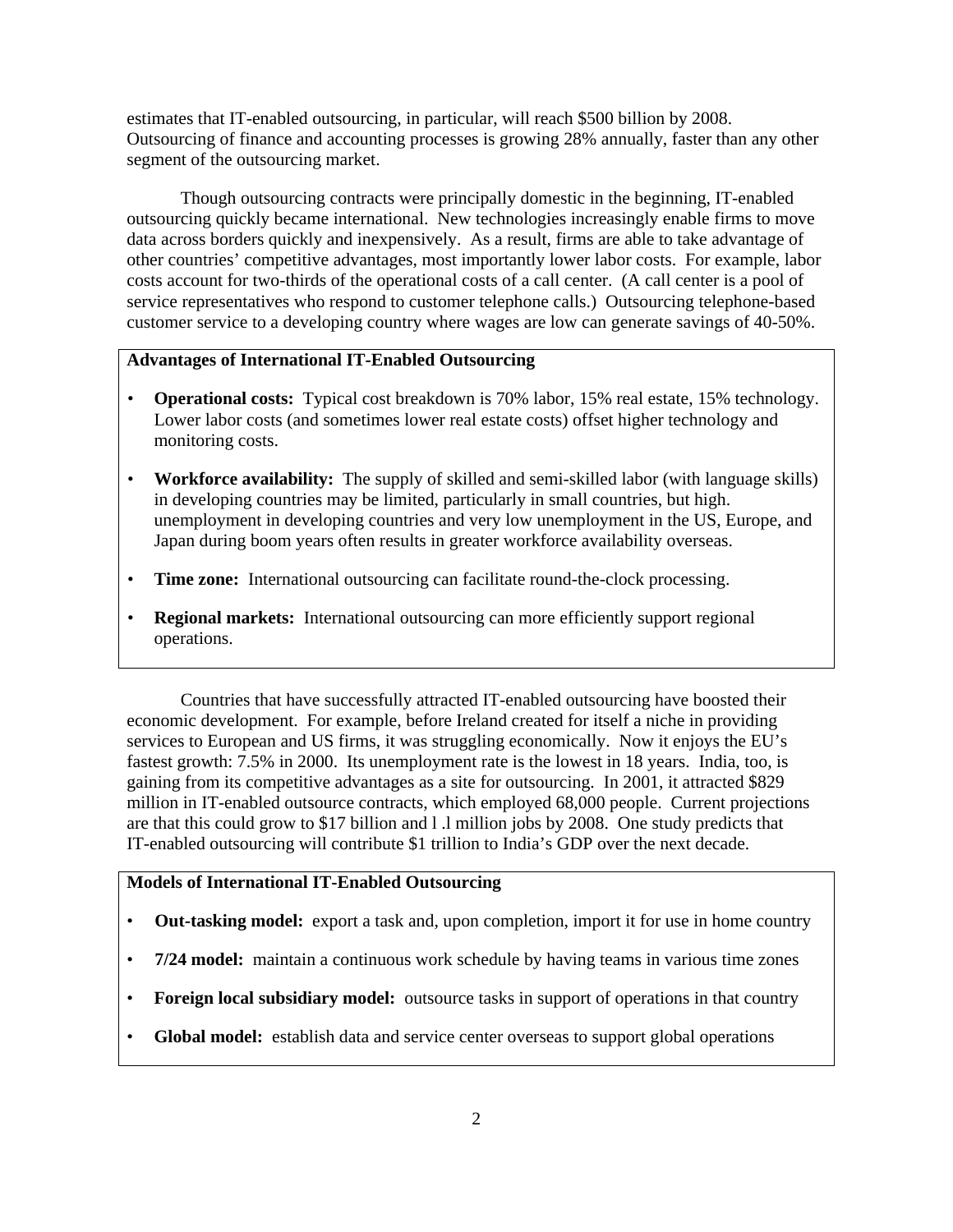Other countries are trying to copy these successes. From Caribbean islands to Russia's "Cyberia," countries are implementing strategic plans to make themselves ideal sites for IT-enabled outsourcing. Many of the principal factors supporting IT enabled outsourcing are essentially non-legal. But a nation can improve its potential to attract this kind of investment if it adopts a legal framework that supports IT-enabled outsourcing.

The purpose of this paper is to outline elements of the ideal legal framework for ITenabled outsourcing. Section 1 has defined IT-enabled outsourcing and described in broad terms the factors that motivate firms to use it. Section 2 analyzes firms that are engaged in IT-enabled outsourcing to determine their legal needs. Section 3 analyzes the legal frameworks in several countries that have taken steps to develop an IT-enabled outsourcing economy. Section 4 presents a three-tiered legal framework that should help any country interested in attracting IT-enabled outsourcing.

#### **Principal Factors in Attracting IT-Enabled Outsourcing**

**• Operational costs:** labor, real estate, telecommunications, taxes & tariffs

• **Workforce availability:** employment rates, productivity, turnover, skills, language

• **Infrastructure:** IT infrastructure, transportation, power

• **Legal framework:** laws, enforcement, government incentives, stability, transparency

#### **II. WHO ARE THE BUYERS AND PROVIDERS OF OUTSOURCING SERVICES?**

### **A. A Brief Overview of Outsourcing Markets**

To design the ideal legal framework, we first need to understand the needs of the firms that engage in outsourcing. These firms can be classified as "buyers" and "providers" and can be further categorized according to their role in the market, their size, their service specialty, and their geography.

#### **The Types of Firms Engaged in Outsourcing**

#### **Role in the Market**

- *Providers:* firms that provide IT-enabled outsourcing services consider a country's legal framework, among other factors, when deciding where to locate their facilities.
- *Buyers:* firms deciding to which provider they should outsource their processes look for low cost, high quality, and predictability, all of which are influenced by the legal framework.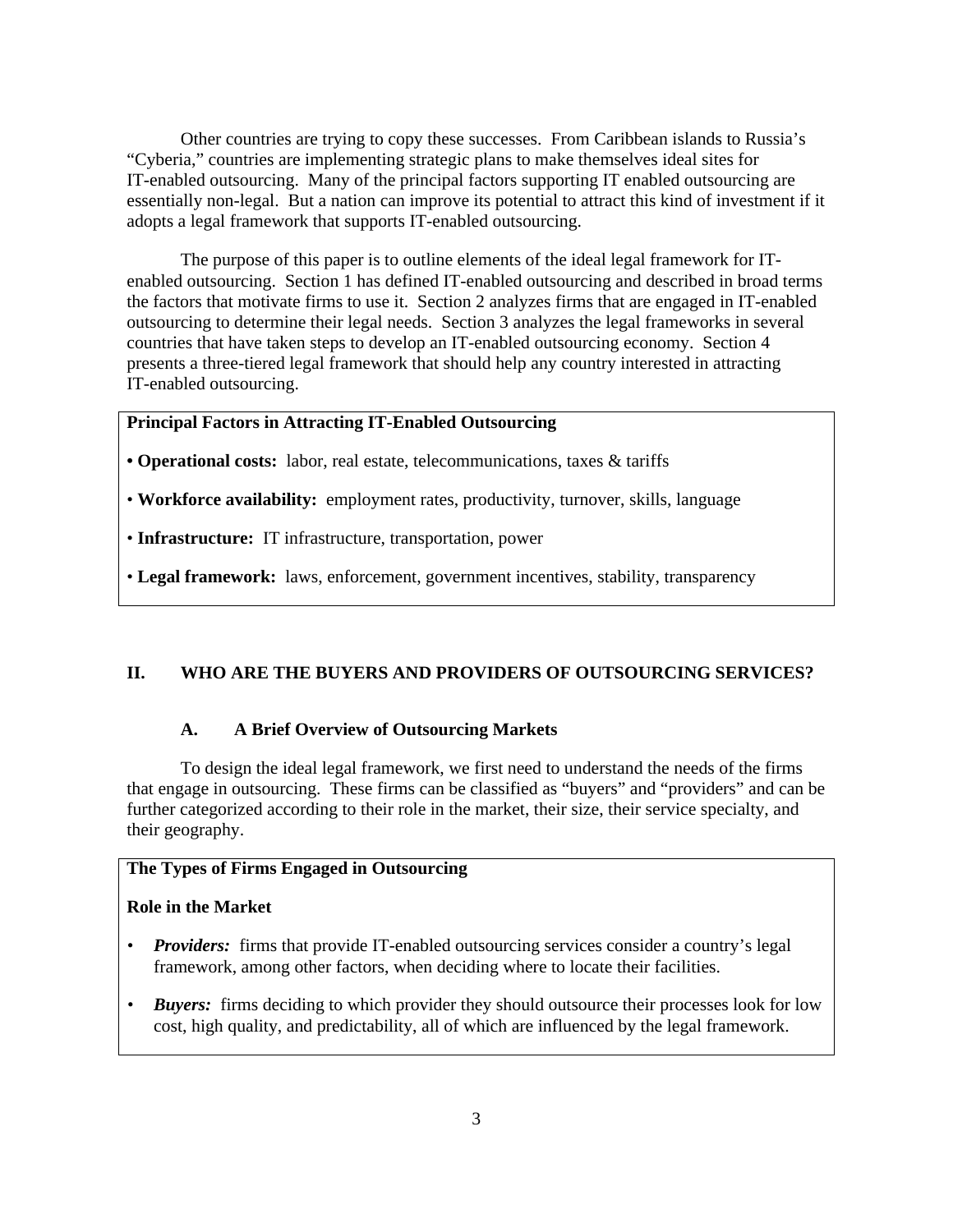#### **Size**

- *IT-integrators:* large companies that establish global networks of service centers at which they centralize the IT-enabled outsourcing work of multiple clients to achieve economies of scale. These service centers are becoming larger, making office space and bandwidth capacity critical.
- *Application Service Providers (ASPS)*: Smaller providers that generally focus on one process or industry and handle medium-sized accounts. They, too, are growing larger, thanks to rapid consolidation and a geometric increase in total clients served by ASPS.

#### **Service specialty**

- *• Back office:* clerical, accounting, and software skills are more important than language skills because the IT-enabled outsourcing service provider interacts only with its client.
- *Front office:* Telecom is more important for front office operations (e.g., call centers) than it is for back office operations, and language skills are as important as other skills because the IT-enabled outsourcing service provider interacts with its client's customers.

#### **Geography**

- *• North America:* There is little distinction between United States firms and Canadian firms.
- *Europe:* Firms in European Union countries may start with a preference for outsourcing to firms in other EU countries, given the harmonized law within the internal market, especially concerning import-free treatment, data protection and labor regulations. (The same effect occurs within other free trade areas, such as NAFTA, CARICOM, etc.)
- *• Asia/Pacific:* Australian firms outsource much more than do firms in the Asian Far East.

According to a 1998-1999 study, firms in the United States, Canada, and Australia outsourced business processes more frequently than did firms in Japan, Europe, and South America. Firms reported that they are likely to outsource highly clerical processes, such as payroll, benefits, and claims management, but other processes, including tax compliance and accounting, which call for significant professional expertise, are also outsourced (Appendix A). Cost savings are the chief reason why firms outsource (Appendix B). Uncertain performance standards are the principal factor that discourage them from doing so (Appendix C). When selecting an IT-enabled outsourcing service provider, firms consider a wide range of factors, including training and experience, but the most important consideration is whether the service provider will guarantee certain service levels (Appendix D).

Government procurement and the general climate for foreign direct investment (FDI) are also factors in site selection. Government contracts can attract an IT-enabled outsourcing service center that may subsequently expand to serve a larger range of clients. Similarly, many buyers of outsourcing services prefer providers located in a country in which the buyer has significant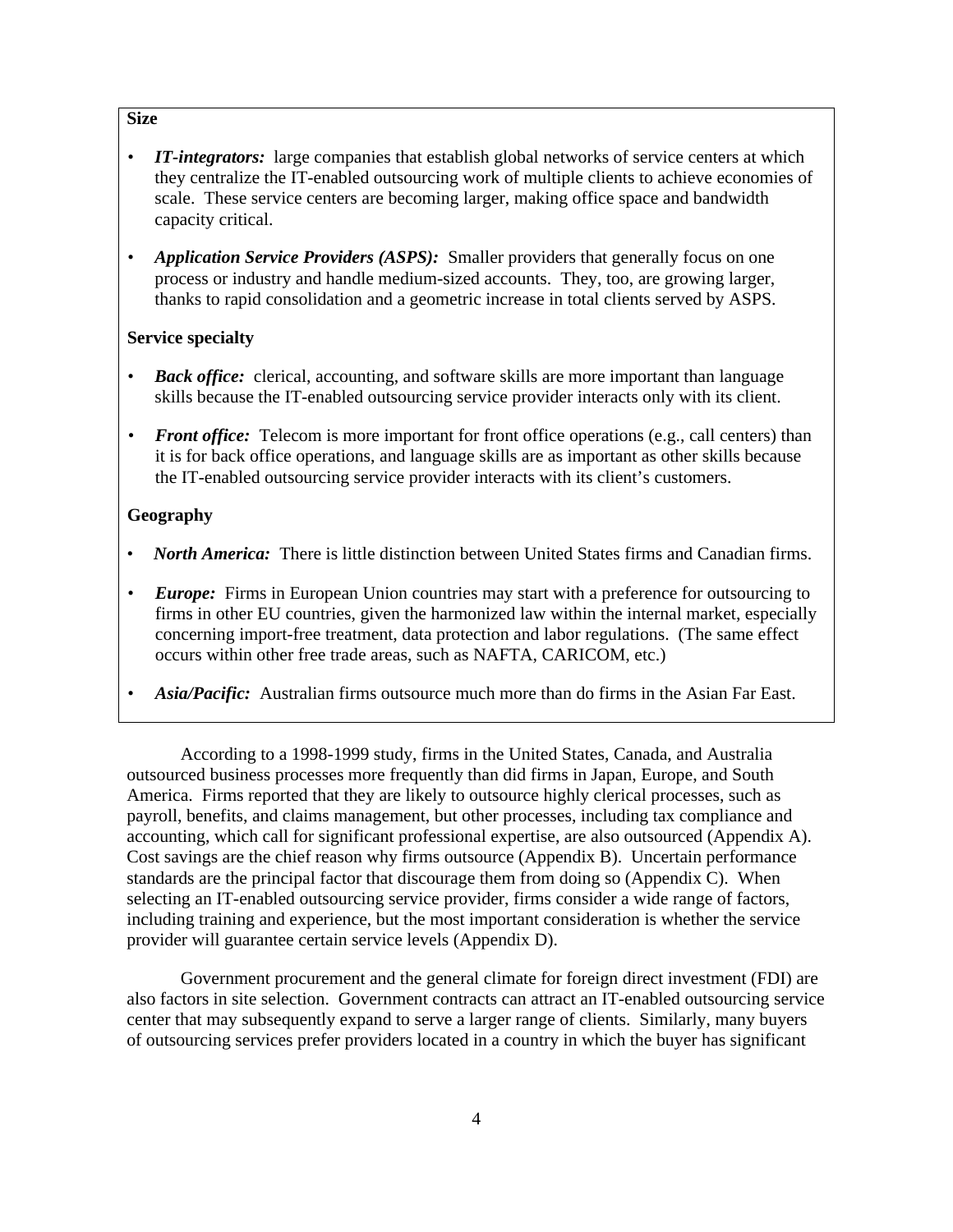business operations. Thus, policies that attract FDI in general will also attract IT-enabled outsourcing in particular.

### **B. Principles to Guide the Design of Legal Frameworks for IT-Enabled Outsourcing**

Based on these observations, one can ascertain several principles to guide policymakers in designing a legal framework to attract IT-enabled outsourcing:

- **Market reforms**: First generation reforms -- already instituted or in the process of being instituted by many countries – include the introduction of competition (particularly in telecoms), privatization or private management of state-owned businesses, deregulation, tax simplification, fiscal discipline, labor market liberalization, and free trade.
- **Global legal integration**: Buyers of outsourcing services will demand predictability of the legal framework, measured by harmonization with international norms.
- **Enforceability of contract rights:** A buyer of outsourcing services will want to enter into a contract with the service provider that includes detailed performance measures, guaranteed costs, and rights to monitor quality. Such contracts often have complex terms that tie payment to performance. The buyer of outsourcing services must be confident that such a contract is enforceable in local courts.
- **Low trade barriers:** High tariffs imposed by countries whose domestic firms buy IT-enabled outsourcing can wipe out costs savings, which are the principal motivation for outsourcing. Import controls on technology (computers, internet routers, etc.) and export controls on data can also make IT-enabled outsourcing impossible.
- **Transparency:** Clear and accurate information on the legal system must be available to IT- enabled outsourcing providers, to buyers, and to the consultants who evaluate countries for their potential to provide outsourcing services.
- **Transaction costs:** Bureaucratic delays, cumbersome licensing requirements, and corruption increase the cost of doing business. Because cost is the most important motivation for IT-enabled outsourcing, the costs of regulatory compliance and corruption are very relevant to the site selection process.
- **Government investment and industrial policy:** Government procurement, investment, and tax incentives can be critical to ensure that a country has sufficient capacity (e.g., in telecom, skilled labor, office space) for large-scale operations.
- **Education and skills training:** Buyers and providers of PT-enabled outsourcing value workers with specialized training in the relevant process and industry.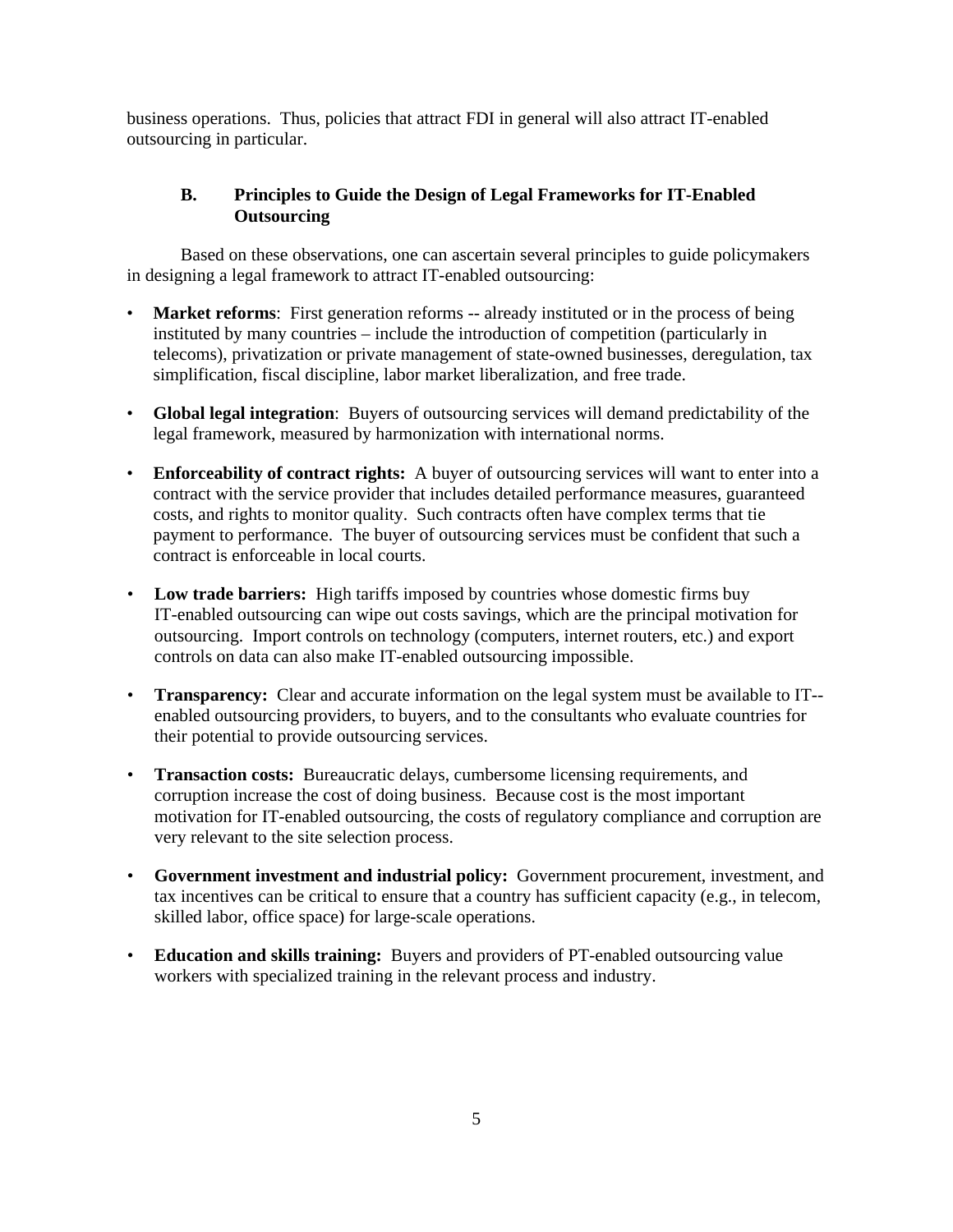#### **III. OTHER COUNTRIES' EFFORTS TO ATTRACT IT-ENABLED OUTSOURCING**

A variety of factors can contribute to a country's ability to attract IT-enabled outsourcing contracts. Most important is the availability of suitable labor at lower wages than the outsourcing firm would have to pay at home. Undoubtedly, India is attractive because of its 30- 50 million unemployed or underemployed English speakers capable of doing dependable clerical work for a tenth of the going rate in the United States. Unemployment rates can change, however, in part due to the success of IT-driven growth. Because Ireland was so successful in attracting IT-enabled outsourcing, its capital, Dublin, which once suffered from chronic underemployment, now has essentially no excess clerical capacity. As a result, Northern Ireland, which offers similar conditions, is now also attracting IT-enabled outsourcing. Language is another important factor. Certainly, language was important to India's early success. But the relative importance of language is changing, too. Whereas just a few years ago, English-speaking Barbados had an advantage over Spanish-speaking Dominican Republic in competing for IT-enabled outsourcing contracts with customers in the US, the growth of the Hispanic market in the US means that both countries have now found a niche, as has bilingual Panama.

While these factors can change over time, one consistently important factor is legal and regulatory policy. Some of the legal reforms and public policies that attract IT-enabled outsourcing are policies that support economic development in general. For example, the adoption of the Euro has removed currency risk as a factor in IT-enabled outsourcing contracts signed within the European Union. Other factors favor FDI in general. For example, the Scottish government has joined with prospective employers and training firms to run an employee referral program, which attracts new firms to Scotland by making it easier for them to recruit prospective employees. Other innovations focus explicitly on IT. The Welsh Development Agency, for example, coordinates with local governments to offer fast-track regulatory clearance for IT firms of a certain scale. Still other government initiatives focus explicitly on IT-enabled outsourcing. The Labor office in Bremen, Germany, for example, runs a training program specifically for "call center" operations.

A review of four countries' efforts at attracting IT-enabled outsourcing provides a general sense of the most relevant legal and public policy factors.

#### **A. Northern Ireland**

Northern Ireland is striving to join the Republic of Ireland as the leading site for ITenabled outsourcing in Europe. Its policy framework includes:

- **Global legal integration:** As part of the United Kingdom, Northern Ireland benefits from EU membership and the UK's well-developed and familiar legal system.
- **Favorable taxes:** The tax law in Northern Ireland includes accelerated depreciation (25% per year) for IT firms, a research and development (R&D) tax credit, and lower corporate taxes (30%) than anywhere in Europe except Ireland (20%) and Sweden. VAT does not apply to outsourced services like bank credit management.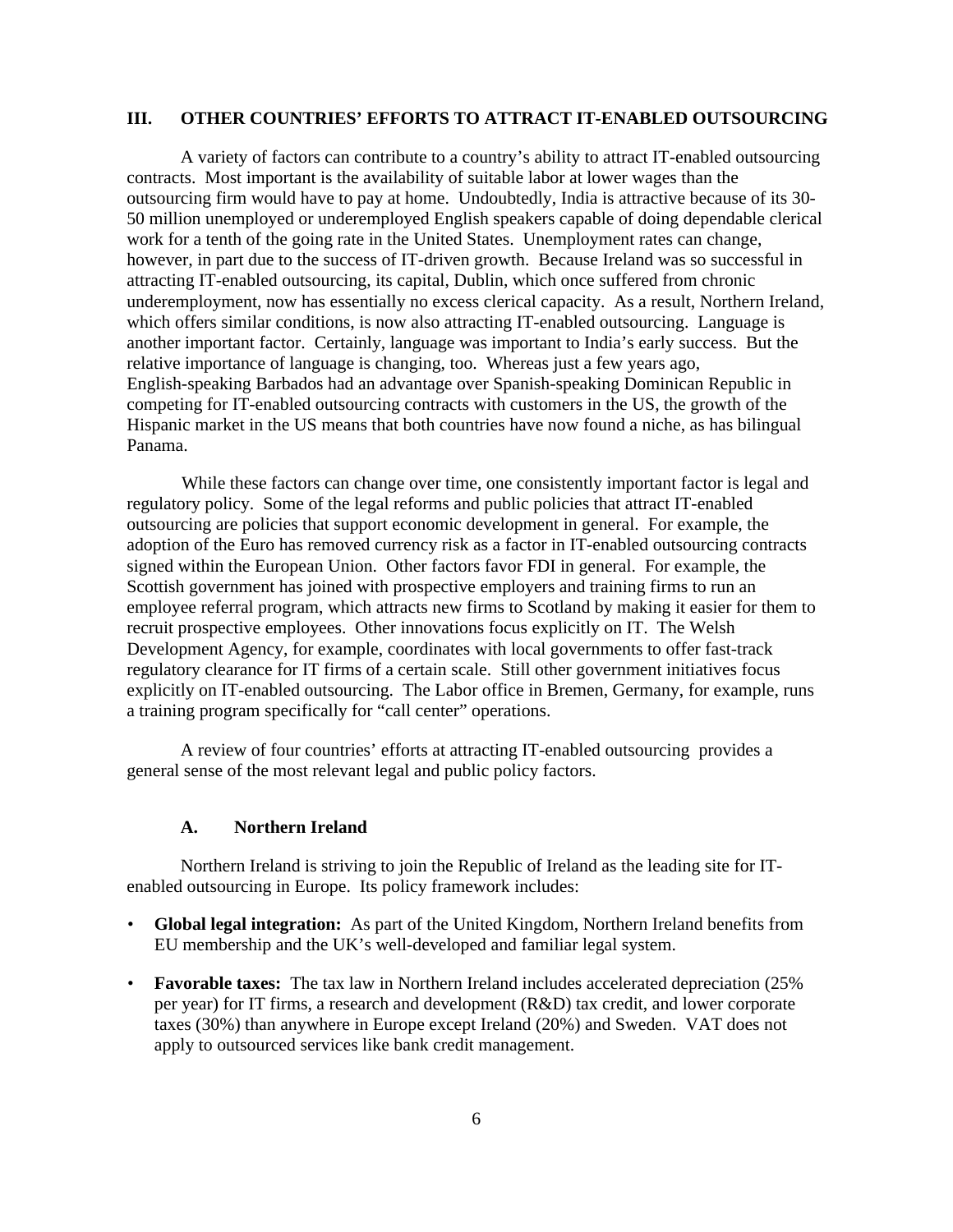- **Strong educational system:** Public universities  $\&$  institutes produce 3500 graduates with IT degrees each year.
- **Government incentives:** The Industrial Development Board of the Ministry of Enterprise, Trade and Investment (i) has offices in North America, Europe, and Asia Pacific; (ii) designs tailor-made assistance packages; (iii) funds pre-employment training and provides grants for 50% of corporate training costs; and (iv) aids firms in employee recruitment. Government provides capital grants for building and equipment and recently created IT parks, which provide state-of-the-art office space and services at below-market prices. New IT office space is being developed by the Speculative Build Initiative, a public-private partnership, which also advises firms on office selection.
- **Competitive telecom market:** Northern Ireland is served by more than 60 telecom operators, including five fixed network operators.

### **B. Jamaica**

Jamaica may have a more extensive policy to attract IT-enabled outsourcing than any other developing country in the Americas and, as such, is competing with Canada for IT-enabled outsourcing work for US firms.

- **Strategic plan for IT sector:** The government's five-year plan (2000-2005) to promote the IT sector encompasses human resource development, infrastructure development, new legislation, and general polices to stimulate economic growth. The President's Information Technology Advisory Council conducts an ongoing review of the industry and helps fashion national industrial policy.
- **Global integration:** Bilateral trade treaties with ten countries. Member of CARICOM free trade zone, WTO, British Commonwealth.
- **Government incentives:** The Export Free Zone Act includes the following benefits: (i) exemption from income tax and from import duties, licensing, and quantity restrictions; (ii) accelerated depreciation of 50% on hardware annually if at least 20% of gross income is from exports; (iii) simplified customs procedures; (iv) no foreign exchange controls; and (v) access to Jamaica Digiport (see below). The Export Industry Encouragement Act provides a ten-year tax holiday for foreign export-oriented firms that do not qualify for benefits under Export Free Zone Act.
- **Human resources training programs:** The national training agency runs 80-hour ITenabled outsourcing training programs and provides per-employee grants for firms to participate. Also provides per-employee grants for training by firms. The public university offers degrees in computer science. Under the five-year plan, the Caribbean Institute of Technology was established, and public-private partnerships are being formed to increase computer literacy training at all levels of the public school system.
- **Government investment in infrastructure:** The five-year plan includes development of government-owned parks for PT-enabled outsourcing operations. Jamaica Digiport provides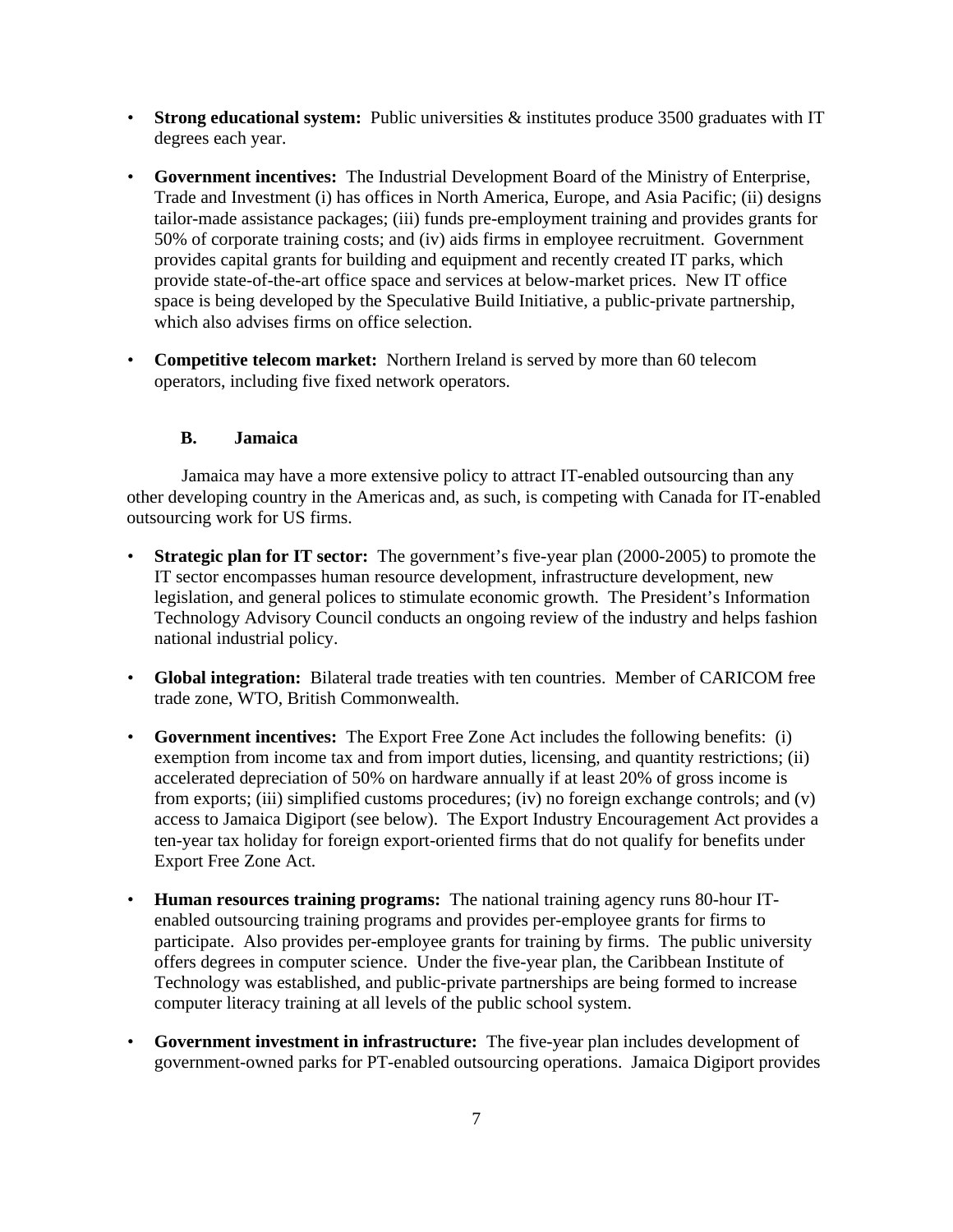firms in the Montego Bay Free Zone (i) an independent power grid; (ii) a 100% digital, fiber optic network and excess-capacity bandwidth; (iii) international calling and Internet rates that are multiples lower than publicly available rates; and (iv) freedom for firms to develop their own telecom infrastructure using VSAT or to use leased line services via US domestic satellites. The government's IT Loan Fund finances office buildings, utility connections, hardware, and related expenses.

• **Telecom competition:** The Telecom Liberalization Act of 1999 provides for full competition by February 2003. The first two stages are underway, providing for new entrants in mobile and domestic voice services. Currently, there are two new wireless providers but just one land-line operator.

## **C. New Zealand**

New Zealand competes with Australia and the Philippines for first place among developed and developing countries in the Asia-Pacific region as a favorable site for IT-enabled outsourcing.

- **Competitive telecom sector:** Competitive telecom and Internet market, with network redundancy, high capacity, decreasing line costs, private sector investment in fiber optics systems, and decreasing line costs. More than 60 ISPs; numerous wireline and wireless telecommunications service providers; four international cable systems with terminal sites in New Zealand and satellite links. Government ensures link availability of 99.8 percent so that outsourcing service providers can guarantee it in their service level agreements.
- **Liberalized business law:** Non-discrimination between domestic & foreign firms. No special restrictions on foreign investment or investors. No capital gains tax.
- **Liberalized labor market:** Full contract rights under the Employment Contracts Act. No payroll tax. Worker's compensation is the only mandatory employee benefit.
- **Human resources:** The New Zealand Qualification Authority works with the private sector to establish national standards for IT-enabled outsourcing training (especially for call centers). Firms receive per-employee training grants. Public universities offer an ecommerce degree, and secondary schools offer technical training for call center jobs.
- **Government support:** The Immigration Service expedites visa applications for employees in the IT sector. The New Zealand Trade Development Board (in partnership with the private sector) attracts call centers and other IT-enabled outsourcing by providing information and other assistance during the investigation stage in order to decrease the costs of establishing operations in New Zealand. Its services include introductions to recruitment companies, government agencies, telecom and technology providers; streamlined immigration procedures; VIP fact-finding trips and briefings; detailed studies of projected operational costs; and publications and a promotional and informational website.
- **Infrastructure:** The government provides capital grants for building and equipment and has recently created IT parks, which provide state-of-the-art office space and services at below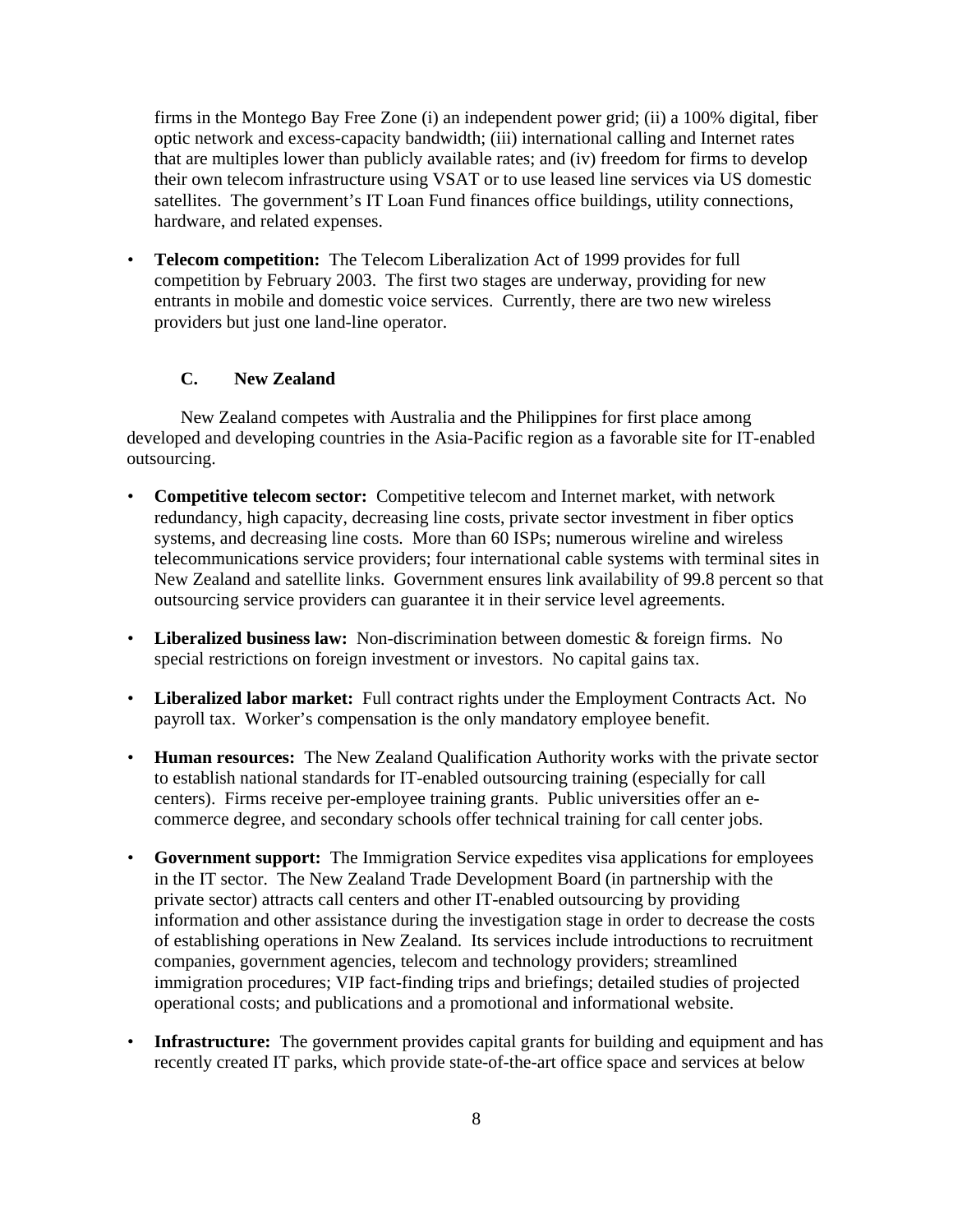market prices. New IT office space is being developed by the Speculative Build Initiative, a public-private partnership, which also advises firms on office selection.

• **Benchmarking:** In order to prove its productivity and other competitive advantages, New Zealand participates in international performance surveys. Placed first in the 2001 Teleperformance Grand Prix Telephone Service Awards.

### **D. India**

By many measures, India is the leading IT-enabled outsourcing site among developing countries in Asia and Africa. But this development has occurred despite barriers in the Indian legal system that are only now beginning to be corrected. As a result, the spread of IT in India has actually been limited, and Indian society as a whole has not fully benefited from the information economy. India still ranks behind other countries on many measures of ITC development. Therefore, we caution other developing nations in considering the India model. Nevertheless, among the factors supporting the undeniably dramatic growth of IT-enabled outsourcing in India are:

- **Human resources:** Massive public expenditure on higher education, particularly the Indian Institute of Technology and other business and technology schools. Bangalore, home to the best universities, is the IT-enabled outsourcing "capital." The state of Madras spent \$10 million to install computers and teach computer skills in schools.
- **Special regime for foreign IT firms:** The Software Technology Parks of India (STPI) program (i) exempts participants from 30-40% duties on technology imports, so long as premises are customs bonded; (ii) sets revenue targets that, if met, trigger a five-year tax holiday; and (iii) allows repatriation of profits, calculated in accordance with approved accounting rules.
- **Intellectual property:** Standard laws protect intellectual property. Privacy and security of proprietary data can be protected by contract.
- **Subsidies for infrastructure:** In response to the poor service quality and high tariffs of the state telecom carrier, Bangalore city government supported the establishment of high-tech industrial centers, which have access to sufficient bandwidth and office space. The government of Madras spent \$85 million to build a state-of-the-art technology park.
- **Employment contracts:** Very flexible labor terms, allowing long hours and 24/7 operations, as well as unrestricted use of part-time or temporary workers. Unionization is minimal among skilled and semi-skilled workers and is distrusted generally.

On the other hand, India has not been able to take wider advantage of its IT potential as it is still hampered by legal and regulatory deficiencies:

• **Telecom & other infrastructure:** The state telecom carrier, VSNL, provides very poor service at high rates. Its monopoly on domestic and international phone and Internet service ended only last year.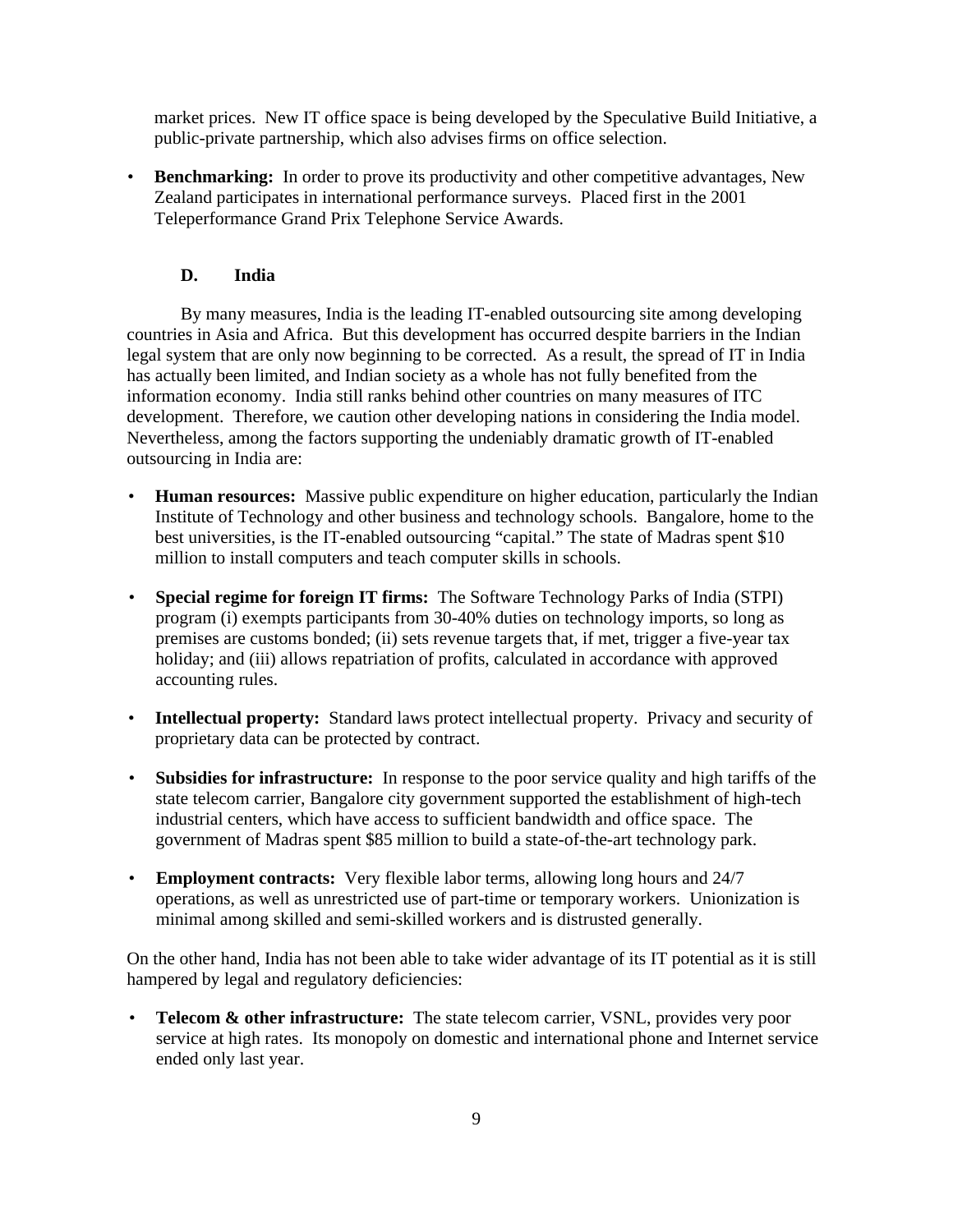• **Bureaucracy and public corruption:** Police, customs officials, and bureaucrats are often slow in acting and frequently corrupt.

#### **IV. THE LEGAL AND POLICY FRAMEWORK FOR IT-ENABLED OUTSOURCING**

Economic growth depends upon a number of factors, but chief among these are legal institutions like property and contract rights and the rule of law in general, as well as other governmental policies. The legal and policy framework has three elements: (i) formal legal norms, (ii) an execution and enforcement infrastructure, and (iii) informal social and cultural norms. In the sphere of intellectual property rights, for example, the first element includes the WIPO Copyright Treaty and domestic patent law. The second includes IP competence in the judiciary, the seizure of infringing copies by the police, and IP registration and protection agencies. The third includes popular appreciation for innovation and respect for IP rights. For a legal and policy framework to work, it must unite all three elements in practice.

### **Three Tiers of a Legal Institution**

• **Formal legal norms:** treaties, laws, regulations, judicial rulings, public policies

• **Enforcement infrastructure:** organizations and personnel, both governmental and private

• **Informal social and cultural norms:** tradition, values, public opinion, market habits

#### **A. Formal Legal Norms and Governmental Policies**

The legal and governmental policies recommended here are described in substance, but it is left for individual countries to determine how to adopt the rules or policies within their systems. Further, each country must decide whether the norms described here can serve as a general legal framework or should be limited as a special set of rules applicable only to foreign firms, or only to IT firms, or only to IT-enabled outsourcing providers and buyers.

As discussed previously, buyers and providers of IT-enabled outsourcing respond to the whole set of issues that affect foreign direct investment (FDI) in general. These include, among others, contract enforceability and the rule of law, transparency, intellectual property, taxes, trade barriers, business regulations, labor regulations, and data privacy. The policies established in each of these spheres can serve not only to create an environment supporting FDI in general but also to address the particular needs of IT-enabled outsourcing. For example, foreign firms of any type are concerned about taxes on asset transfers, but the issue is especially important for ITenabled outsourcing, since many IT-enabled outsourcing contracts are structured as transfers of the assets that are associated with the outsourced business process. Obviously, labor laws also take on greater import, since IT-enabled outsourcing's chief reason for being is to tap a broader and less expensive labor force. And IT-enabled outsourcing is very concerned about intellectual property and privacy.

Following are some of the key areas that should be addressed in developing a framework for attracting IT-enabled outsourcing contracts.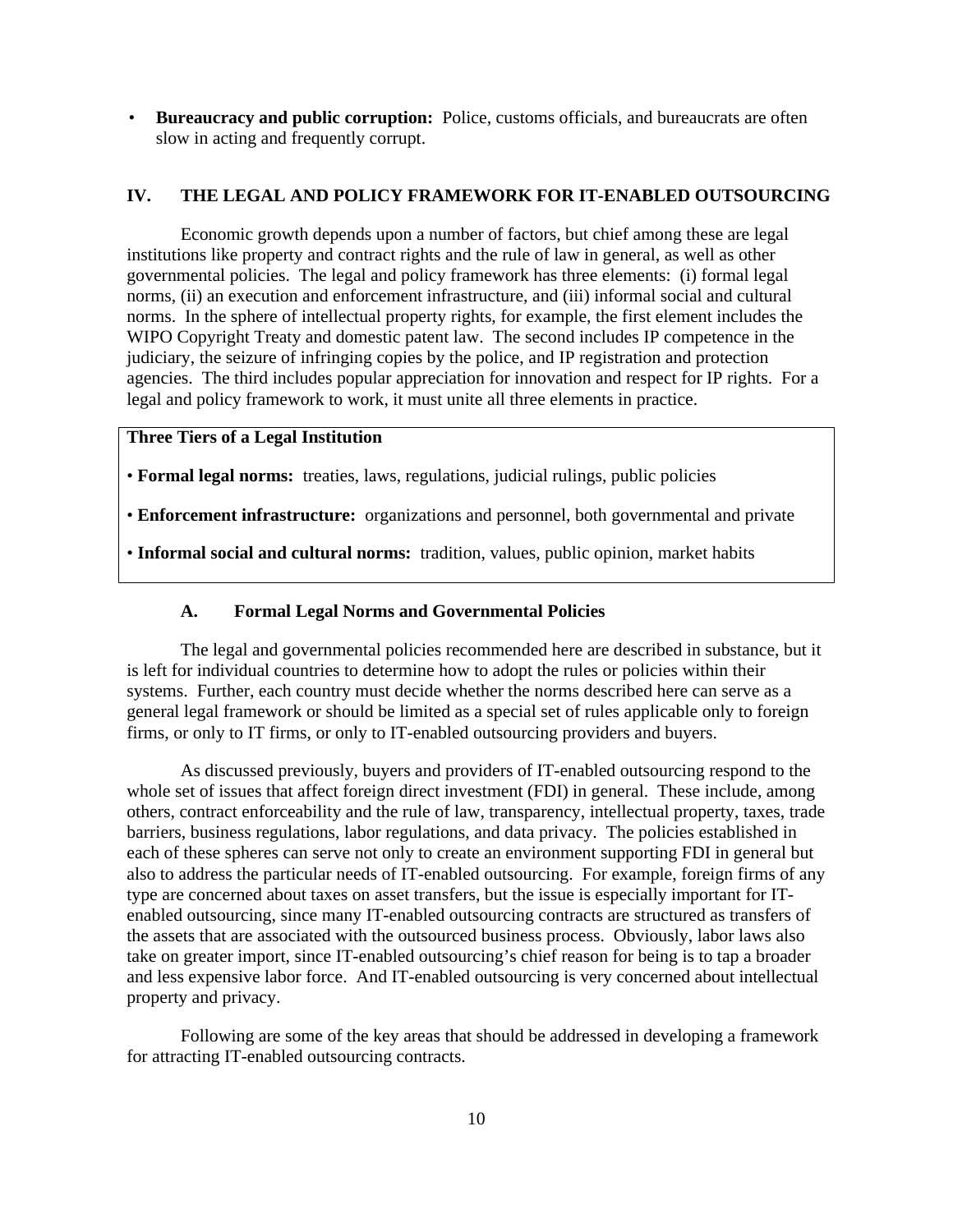### **1. Telecommunications Reform**

**Telecom liberalization:** IT-enabled outsourcing, like all applications in the information age, depends on telecommunications. To ensure that there is sufficient and reliable bandwidth at a high enough speed and low enough price, the telecom sector should be fully liberalized - starting with the introduction of competition and free-market pricing, followed by privatization. Demonopolization and the other aspects of liberalization have increased supply, improved service quality, and decreased the cost of telecommunications services in many countries.

## **2. Business Regulations**

- **Licenses:** The delay in starting a new business due to "red tape" should be reduced to a minimum by streamlining licensing procedures. No government approvals should be required for an IT-enabled outsourcing provider to take on a new client, and business licenses should cover IT-enabled outsourcing as a whole rather than restricting firms to a particular process or industry.
- **Zoning permits:** Local planning boards should expedite the processing of zoning permits.
- **Telemarketing restrictions:** The relationship of a call center with individual consumers will normally be subject to the rules of the place where the consumers live. In the US, for example, the Federal Trade Commission and state agencies enforce telemarketing regulations (including do-not-call lists, third-party verification approval requirements, and time-of-day limits) against firms dealing with US consumers through off-shore call centers. In order to avoid duplicate or conflicting regulations, it should be made clear that regulations on telemarketing within the country where the service center is located do not apply to contacts made with consumers in other countries.

## **3. Intellectual Property**

- **Multilateral agreements:** The country should ratify the Berne Convention, which requires recognition of IP rights, including well-known trademarks. The country should also join the World Intellectual Property Organization (WIPO), and ratify the WIPO Copyright Treaty and the TRIPS agreement of the World Trade Organization (WTO) .
- **Registration:** If the country does not already have an efficient IP registration system, it should join a regional registration system, such as WIPO's in Geneva. Well-known trademarks registered in other countries should enjoy protection against domestic later-filed applications. IT-enabled outsourcing providers and any third parties should be prohibited from registering intellectual property that was previously registered in another country by the IT-enabled outsourcing buyer and disclosed by it pursuant to an IT-enabled outsourcing contract. Proprietary business processes should be protected as trade secrets or other intellectual property as appropriate.
- **Statutory protection:** Unauthorized use or interference with a copyright (including on the Internet), trademark, patent, trade secret, or domain name should be actionable through a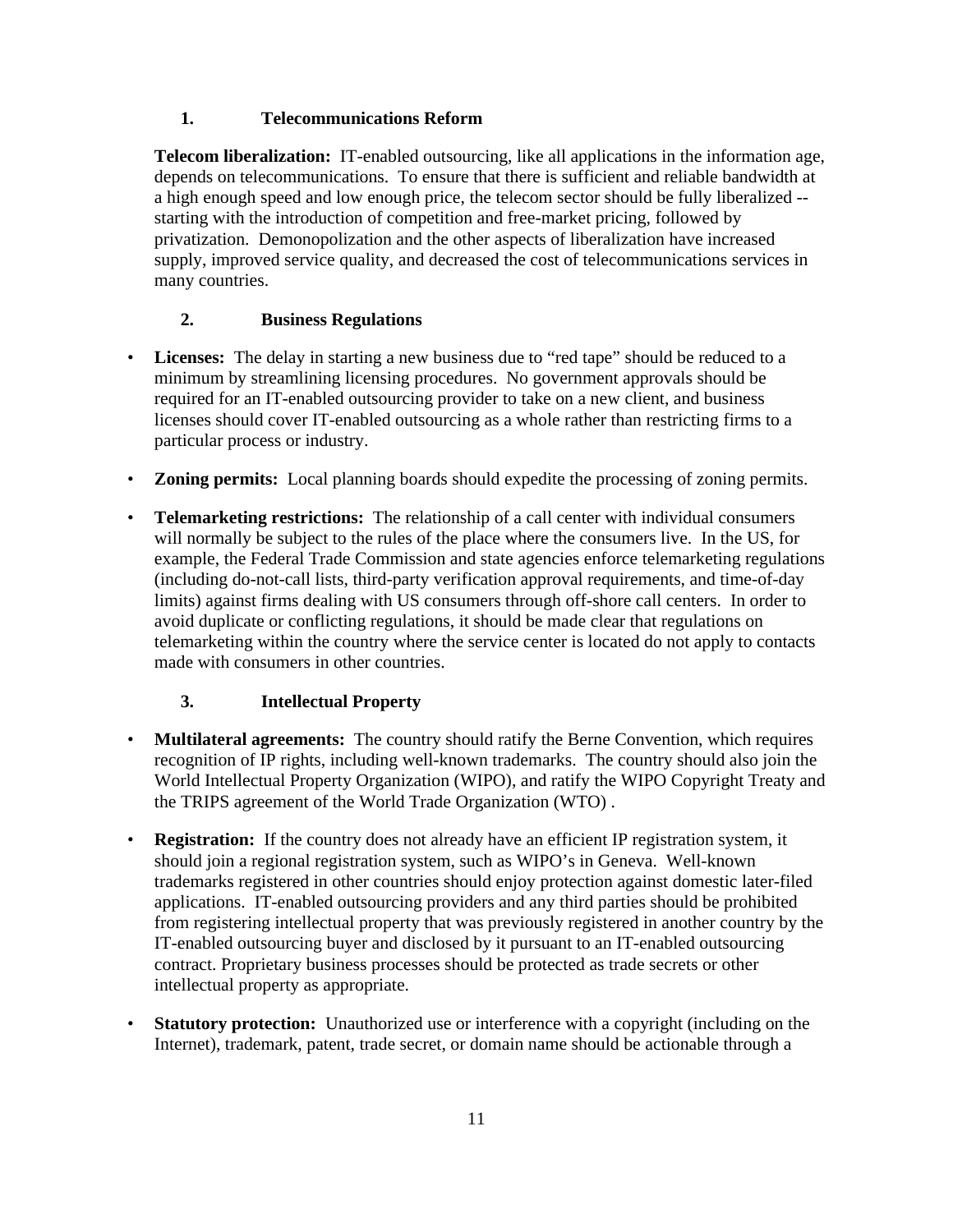private suit for compensatory and/or punitive damages, an administrative enforcement action (resulting in a fine and/or injunction), or, in the case of willful or reckless action, criminal prosecution.

### **4. Cross-Border Restrictions**

- **Import rules:** Software and hardware (including both computers and telecom equipment) should be exempted from import duties and quantity restrictions. Though the ideal would be a general exemption, it could alternatively be granted only to foreign firms that register a business plan satisfying certain revenue or job creation goals or that qualify for a free trade zone. Limiting the exemption to only some firms would require customs bonding, however, which increases regulatory compliance costs and the potential for bureaucratic corruption.
- **Export rules:** Software developed in-country should be exportable without restriction and without fee. Otherwise, IT-enabled outsourcing buyers will be denied one of the principle benefits of outsourcing.
- **Immigration:** Expedited visa processing should be available for personnel associated with IT-enabled outsourcing. Reciprocal visa waivers should be reached with countries that are key IT-enabled outsourcing markets, if possible.
- **Foreign currency:** There should be no restriction on transfers of foreign currency into the country, and the same quantity as imported should be exportable without restrictions or fees.
- **Foreign ownership:** There should be no restrictions on foreign participation in domestic industries (including telecom), whether through acquisition, partnership, or original investment. Nor should foreign firms be required to incorporate their operations within the country or to take on a domestic partner.
- **Free trade agreements:** Countries should join the WTO and all appropriate regional free trade blocs. Bilateral trade treaties should also be negotiated with principal IT-enabled outsourcing markets. Trade negotiations should pursue terms that allow free data flow, free import and export of technology, and zero taxes & tariffs on cross-border IT-enabled outsourcing.

### **5. Contract Rights**

- **No restrictions on performance metrics and payments:** Complete freedom of contract should be guaranteed, provided that the negotiated terms have a commercial purpose and are construed to include a duty of good faith and fair dealing. In particular, performance metrics and payments specified in IT-enabled outsourcing contracts should be a matter solely for negotiation between the parties. Service level agreements are very technical and should not be subject to revision or invalidation by function of law (such as the provision under one country's law that invalidates penalties for missing a performance standard unless there was a reasonable pre-estimate of damage).
- **Choice of law and language:** The parties to an IT-enabled outsourcing contract should be able to specify that their contract will be governed by the laws of the country they designate.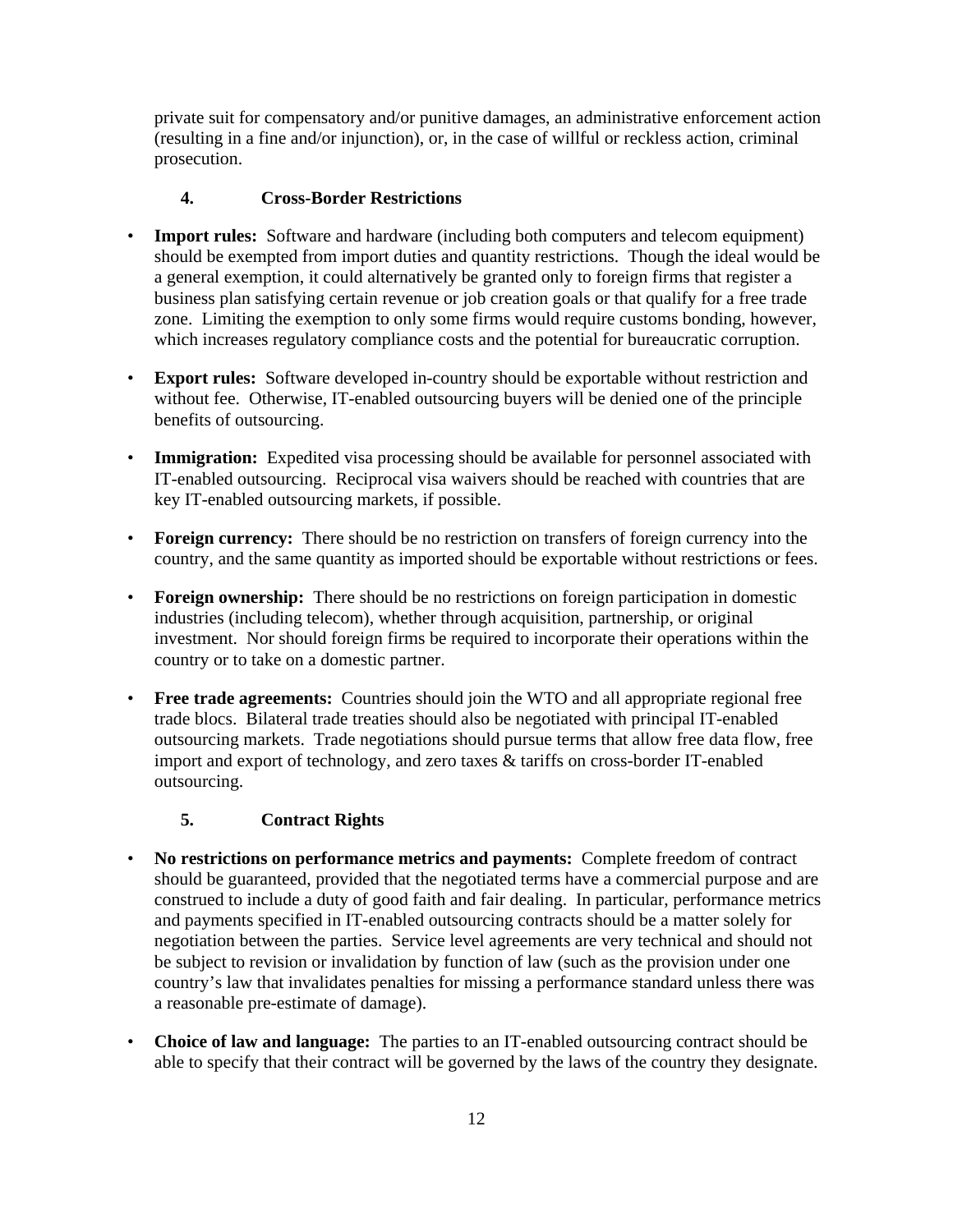Contracts should be enforceable whether written in the national language or another language.

**Joint ventures:** IT-enabled outsourcing relationships are increasingly structured as joint ventures. Given this, international joint ventures should be recognized explicitly in the law, and the contracts that give them form should be accorded the same legal weight as incorporation documents.

### **6. Data Flow and Privacy**

- **Cross-border data flow:** Cross-border data flow should be protected from fees, restrictions, interception, or interference by any third party (with the limited exception of government surveillance as discussed below). Interception or interference by an unauthorized party should be criminalized.
- **Encryption:** Encryption of private data should be allowed, and no particular technology should be mandated. Imported encryption equipment should be duty-free.
- **EU'**s **Data Privacy Directive:** Data security and privacy protections should be adequate to meet the EU's data privacy laws. Disclosure of protected information by the IT-enabled outsourcing provider should be actionable with both civil and -- if the disclosure was willful or reckless -- criminal penalties against the firm and/or the responsible employee.
- **Government surveillance:** Government surveillance of private email, Internet transmissions, or other telecommunications should be strictly limited and subject to prior judicial approval. Uncontrolled surveillance will discourage many IT-enabled outsourcing providers and buyers.
- **Content controls:** The government should engage in no content regulation of telecommunications, including on the Internet.

### **7. Taxes**

- **Corporate tax:** Ideally, the general corporate tax rate should not exceed Ireland's 20%, which is Europe's lowest and thus a competitive benchmark. In some countries, training expenses, the full cost of any labor contracts assumed under the EU's Acquired Rights Directive, and software and process development costs are fully deductible. Accelerated depreciation is available for real estate and hardware. Depending upon the country's principal competitors, foreign firms should also be able to claim a special tax credit calculated on the basis of revenue and jobs generated, thereby creating incentives for ITenabled outsourcing firms to expand in return for tax forgiveness.
- **Value-added tax:** VAT should not be charged on outsourcing contracts. If it is, it should be refundable on international outsourcing contracts, so as not to violate WTO export subsidy controls. VAT should also not be charged (or should be refunded) on international telecom services, which are so essential to IT-enabled outsourcing.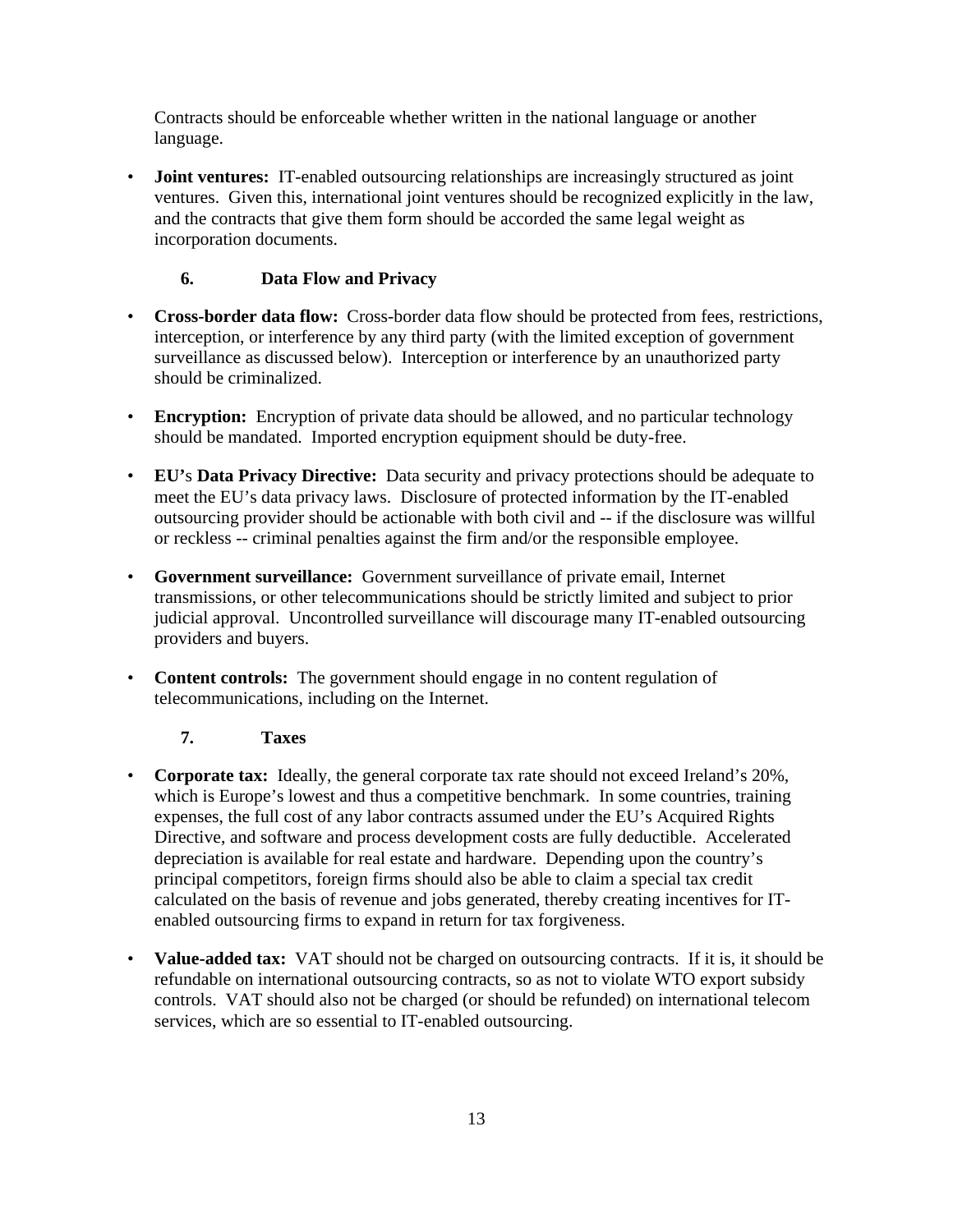- **Stamp and transfer tax:** No tax should be imposed on international transfers of assets or stock, whether repatriation of profits or incoming transfers. This is especially important because outsourcing contracts are often structured as asset transfers. No stamp tax should be charged on legal documents.
- **Advance tax rulings:** Foreign firms of sufficient size should be eligible to negotiate binding advance tax rulings so that their tax treatment is predictable and stable. For firms with concerns about the direction of future legal reforms, the rulings could include stability clauses, guaranteeing the present terms for a certain period, even if the law changes.
- **Tax treaties:** Treaties avoiding double taxation should be negotiated with countries whose IT-enabled outsourcing providers or buyers may be a major source of business.

### **B. Enforcement Infrastructure**

In order to give laws and policies their intended effect, a country must have in place a system to ensure compliance and dispute resolution. That system depends upon trained personnel. Whether formal legal norms will successfully attract IT-enabled outsourcing also depends upon efficient provision of public services. Finally, the way the public sector is organized -- the various state agencies and how they interact -- affects both the compliance/dispute resolution system and the provision of public services.

### **1. Compliance and Dispute Resolution**

- **Statutory enforcement:** Private enforcement suits and administrative claims should be authorized.
- **Independent regulators:** The agencies responsible for intellectual property, telecommunications, and/or consumer protection should be independent and have sufficient - - and sufficiently well-trained -- staff to investigate complaints and enforce the laws.
- **Judiciary:** The constitution should guarantee judicial independence and due process. There should be a right to appeal administrative decisions. Judicial procedure should be published and adhered to.
- In some countries, specialized judges or specialized tribunals in the government's administrative agencies have been created to handle high-tech classes. Because IT-enabled outsourcing is a new topic and IT-enabled outsourcing contracts are highly technical, training should be offered to select judges on IT and IT-enabled outsourcing.
- **Alternative dispute resolution:** Because judicial reform is a long-term process, it is desirable to allow parties to an IT-enabled outsourcing contract to use alternative dispute resolution (ADR). The law should recognize any form of ADR chosen by the parties, whether within or without the country and binding or non-binding, and should enforce the results of any binding ADR process.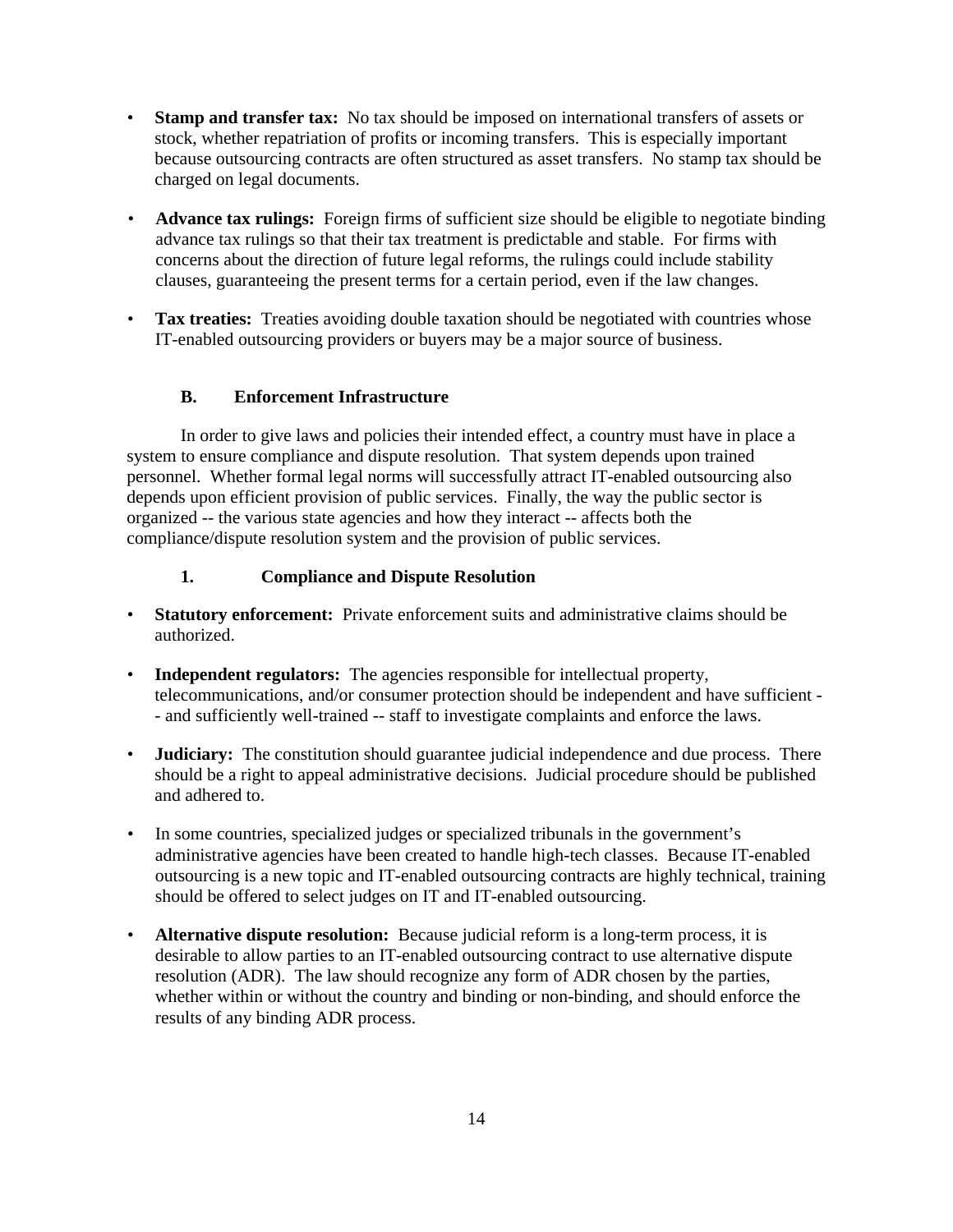• **Self**-**regulation:** One method for minimizing dispute is through self-regulation. This effort could include the establishment of an IT-enabled outsourcing trade association and a public private partnership to establish a voluntary quality program, which IT-enabled outsourcing providers can join in order to demonstrate that they satisfy the level of service expected within the industry.

## **2. Workforce Development and Training**

- **Educated workforce:** IT-enabled outsourcing requires a workforce that is IT-literate. Government can take several steps toward an IT-educated workforce: (1) IT should be included at all stages of the public education system; and (2) an IT-enabled outsourcing training program should be established, possibly with training grants for IT-enabled outsourcing providers whose employees participate.
- **Attorneys:** IT-enabled outsourcing is very contract-intensive. In order to ensure that the legal profession quickly develops IT-enabled outsourcing expertise, the government could (i) include instruction on IT-enabled outsourcing in the law curriculum of public universities; and (ii) use the country's membership in multilateral organizations to help local attorneys gain comparative legal knowledge (through international consultants, conferences, study-tours, professional exchanges, etc.)
- **Accountants:** IT-enabled outsourcing as a whole and outsourcing of finance and accounting processes in particular are very dependent upon the local accounting profession. The government can influence the curriculum in public universities and can encourage international cooperation by the profession. In addition, the government should offer special incentives (e.g., tax rebates, office space, etc.) to attract at least one of the major international accounting firms, since its presence will be a positive signal to IT-enabled outsourcing providers and buyers.

## **3. Public Services**

- **Information:** The government can reduce the costs of setting up an outsourcing operation by providing IT-enabled outsourcing providers and buyers with information about the legal framework. The information should include: (i) legal summaries and guides to establishing and operating an IT-enabled outsourcing business in the country; (ii) detailed labor statistics and cost estimates for IT-enabled outsourcing operations; (iii) web directories of useful contacts, including government offices, telecom and other service providers; real estate firms; recruitment and training firms; and (iv) benchmarks and comparisons with other countries.
- **IT parks:** Numerous countries have established IT parks or IT-enabled outsourcing free trade zones. These parks often include cutting-edge telecom links, a separate power grid, and modern tech-equipped offices. In addition to the lower taxes and other incentives that may be offered, such parks can create a "cluster" effect. Creating an IT-enabled outsourcing center in the country could entice IT-enabled outsourcing providers, which would be attracted by adequate infrastructure and the connections and economies of scale generated by proximity to others in the industry. IT parks also serve as ideal laboratories, if the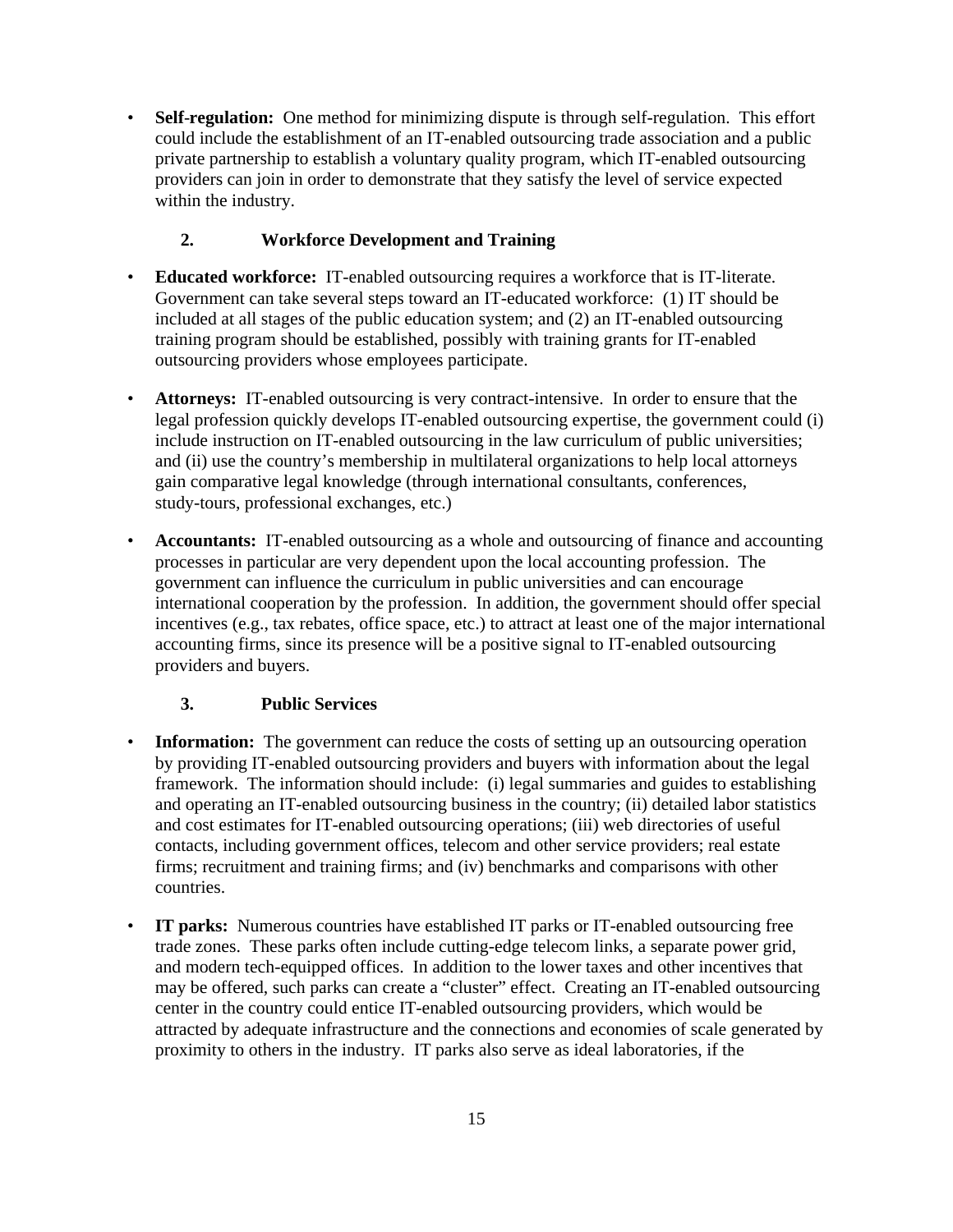government determines that some of the laws recommended in this paper should be of limited application rather than being applied generally.

However, planners need to pay attention to a countervailing consideration: IT-enabled outsourcing providers are often concerned that the local labor market will be saturated. Accordingly, those creating IT parks must be sure not to exceed the capacity of the local labor market.

#### **4. Public sector organization**

- **IT-enabled outsourcing specialization:** The government should develop some IT-enabled outsourcing specialization. There are two main ways to organize this expertise: (i) maintain an IT-enabled outsourcing office at each major state agency, e.g., a Vice Minister of ITenabled outsourcing at the Ministry of Trade, IT-enabled outsourcing training specialists at the Ministry of Education, etc.; or (ii) establish a centralized IT-enabled outsourcing agency to implement IT-enabled outsourcing policy. Probably the best model melds these two with a national coordinator in the President's Office, who presides over a national IT-enabled outsourcing council composed of all relevant Ministries (and business and civil society).
- **Strategic planning:** A coordinated campaign to attract IT-enabled outsourcing requires a national strategy developed by a consultation process involving government, business, and civil society. A National Advisory Counsel for IT-enabled outsourcing could play an ongoing role in monitoring progress and recommending new policies.
- **Government's promotional role:** A key element of the government's role is to provide information to potential outsourcing buyers and providers. This could include governmentsponsored inspection trips or presentations for IT-enabled outsourcing firms and consultants investigating the country, conferences, trade fairs, etc.
- **Public-private partnerships:** The framework described here includes more programs than most governments can likely finance or operate on their own. Furthermore, if the government is to develop a framework to appeal to private sector parties, it must work closely with the private sector in designing and implementing it. Thus, the government should seek private sector partners -- businesses and trade associations, but also universities and other civil society actors -- both to formulate policy and to carry out programs.
- **Government procurement:** One of the best ways to "jump-start" the IT-enabled outsourcing economy is for the government to outsource its data-processing. In the UK, government outsourcing was the initial driver behind IT-enabled outsourcing, until sufficient infrastructure and expertise had been developed to entice private sector clients.

## **C. Informal Social and Cultural Norms**

The final element of an effective legal framework is the complex network of underlying conventions that affect how employees, employers, government officials, and civil society relate to the formal legal norms and enforcement infrastructure: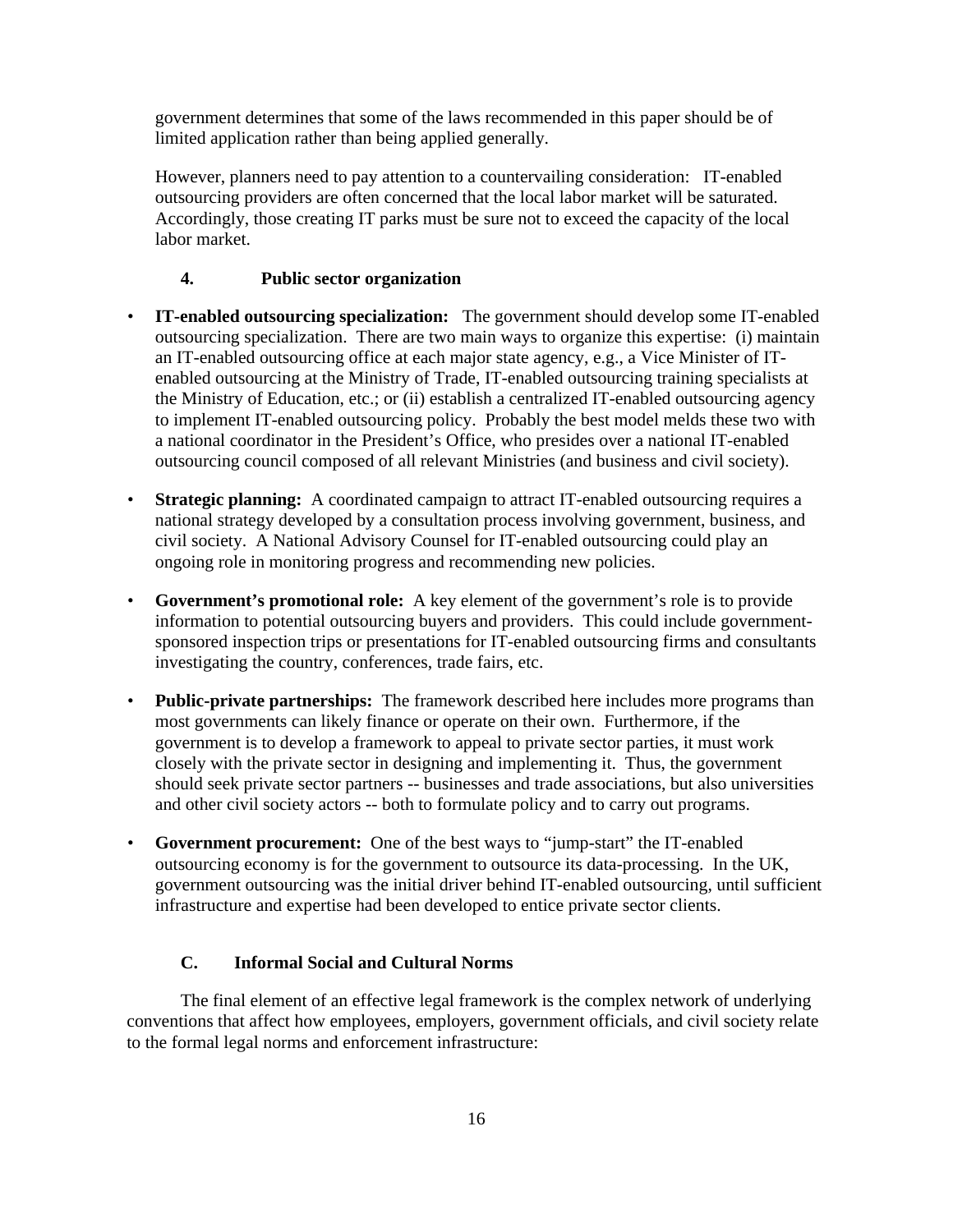- **Democratic, free market ethos:** The international business community believes that, in order to sustain a pro-business environment, a country's government and business elite must subscribe to a democratic, free market ethos. Democratic processes and the free market principles of private property, contract rights, the rule of law, and limited government should be guaranteed.
- **National consensus:** A country's success in attracting IT-enabled outsourcing depends on cooperation between government and civil society, based on a process of consensus-building that involves government, business, labor, universities, religious and civil organizations, etc.
- **Transparency:** Unless the legal framework and government processes are transparent, ITenabled outsourcing providers and buyers will not have enough information on which to base their decisions about site selection/provider selection. As a result, the "country risk" will be too high to justify an investment.
- **Corruption:** Public corruption increases the cost of operations and decreases legal predictability -- highly unfavorable to IT-enabled outsourcing, which is very cost-sensitive and depends upon detailed, enforceable contracts. Furthermore, corruption poses a special problem for US firms, which face severe civil and criminal liability at home if they engage in corrupt business practices overseas. Countries should enforce laws against corruption and improve enforcement mechanisms so that firms can report corrupt public officials confidentially.

For more information, contact Jim Dempsey, GIPI Policy Director, jdempsey@cdt.org.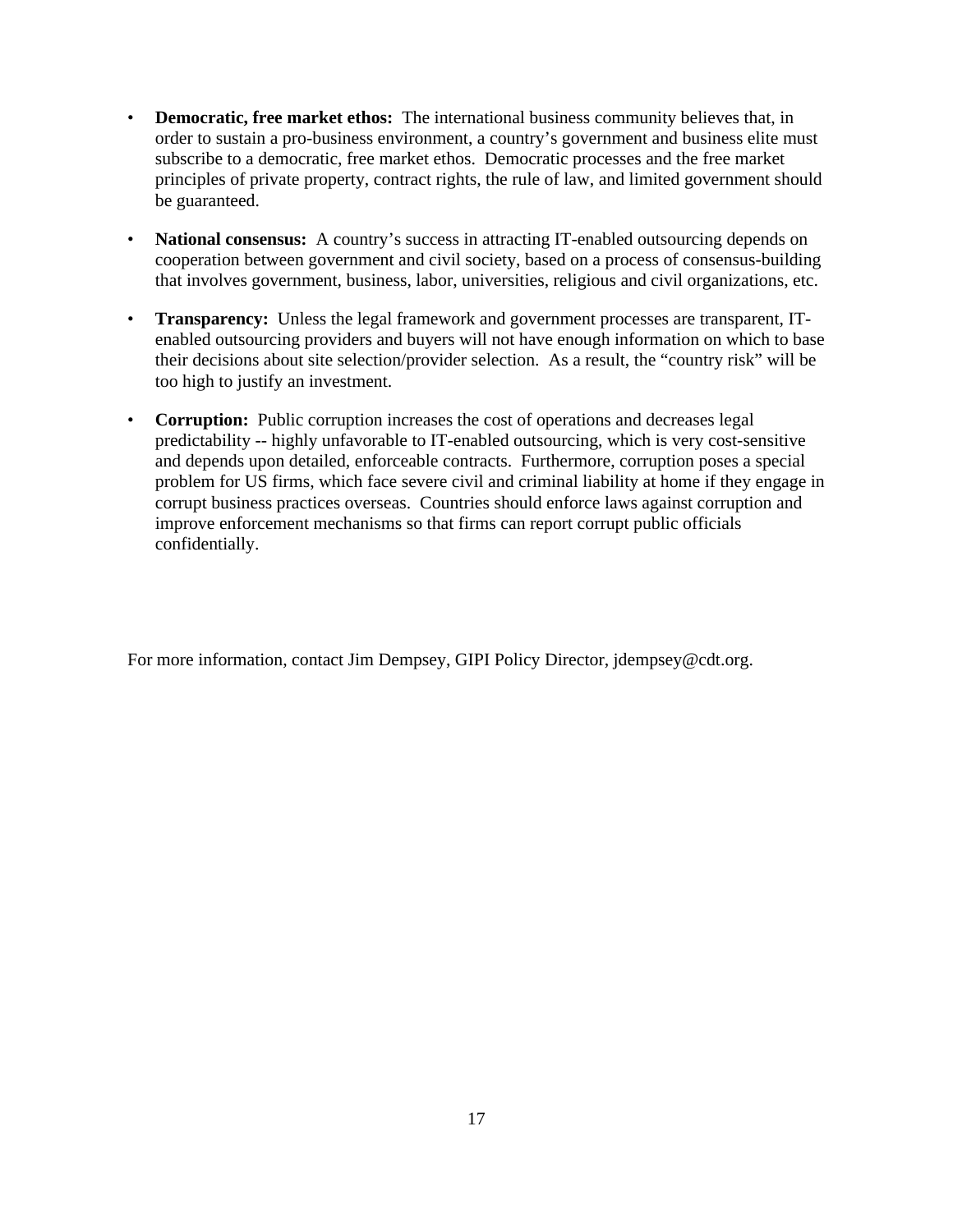## **Appendix A**

#### **Processes Outsourced**

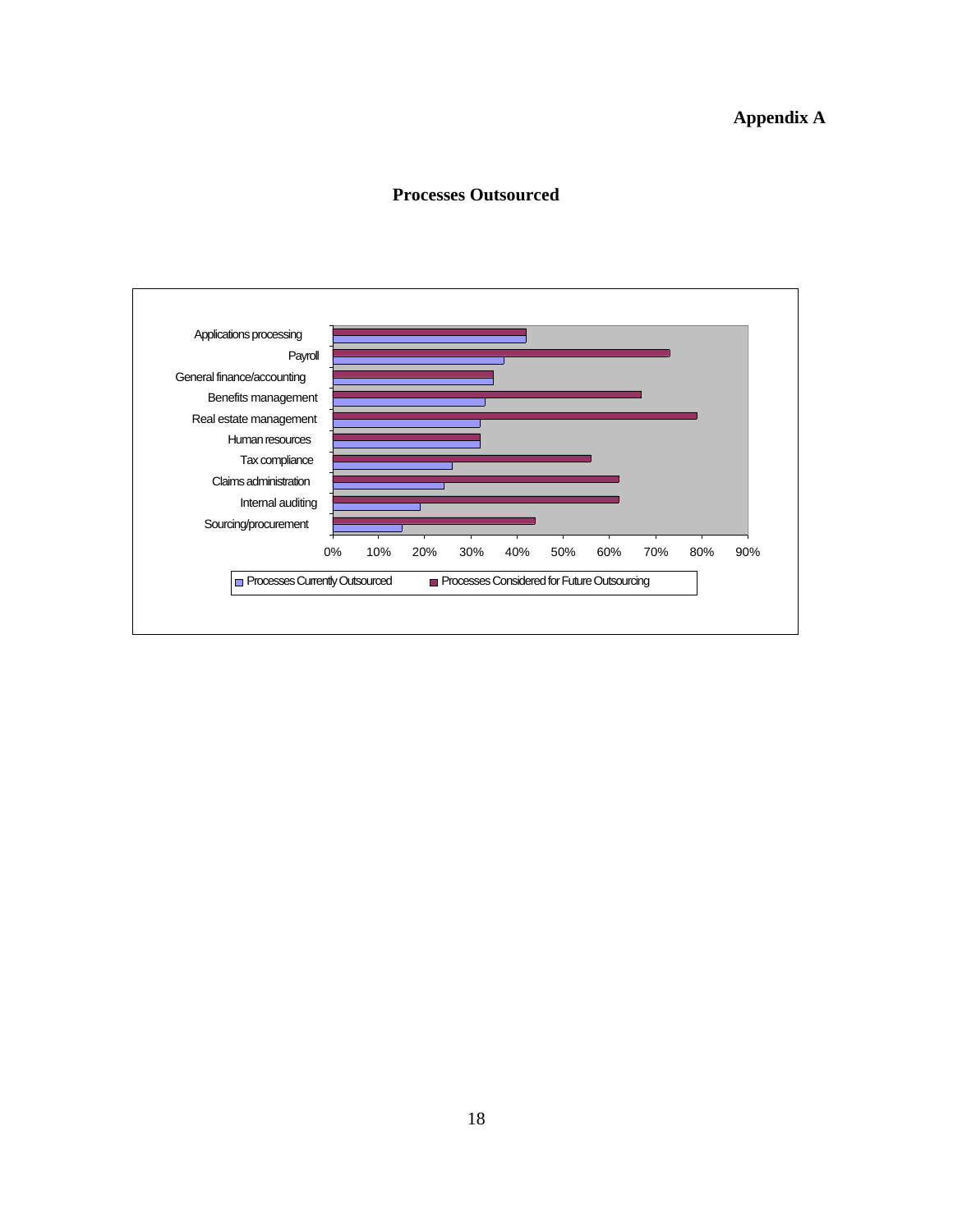## **Appendix B**



## **Expected Benefits of Outsourcing**